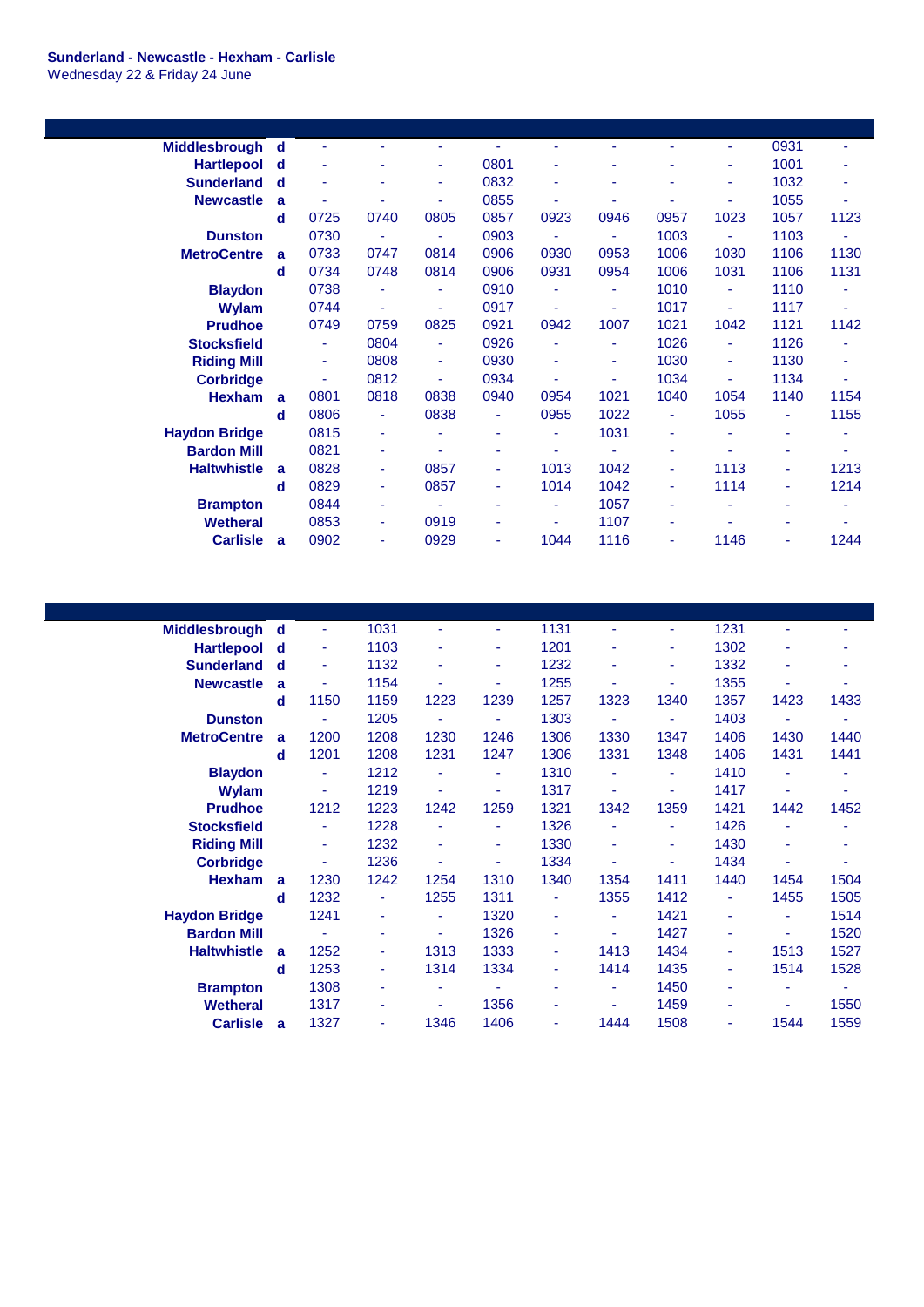| Middlesbrough        | d | ٠              | 1331 | ۰    | 1431 | ٠      | ٠    | 1531 | ٠    | ٠    | 1631 |
|----------------------|---|----------------|------|------|------|--------|------|------|------|------|------|
| <b>Hartlepool</b>    | d |                | 1402 | ٠    | 1501 |        | ٠    | 1601 | ٠    | ٠    | 1701 |
| <b>Sunderland</b>    | d | ٠              | 1431 | ٠    | 1530 | ٠      | ٠    | 1630 | ٠    | ٠    | 1730 |
| <b>Newcastle</b>     | a |                | 1454 |      | 1554 | ٠      |      | 1655 | ٠    |      | 1755 |
|                      | d | 1433           | 1456 | 1540 | 1556 | 1623   | 1640 | 1656 | 1703 | 1723 | 1756 |
| <b>Dunston</b>       |   | ٠              | 1502 | ÷    | 1602 | $\sim$ | ٠    | 1702 | ٠    | ÷    | 1802 |
| <b>MetroCentre</b>   | a | 1440           | 1505 | 1547 | 1605 | 1630   | 1647 | 1705 | 1712 | 1730 | 1805 |
|                      | d | 1441           | 1505 | 1548 | 1605 | 1631   | 1648 | ٠    | 1713 | 1731 | 1805 |
| <b>Blaydon</b>       |   | ٠              | 1509 | ٠    | 1609 | ٠      | 1652 | ٠    | 1717 | 1735 | 1810 |
| <b>Wylam</b>         |   | ٠              | 1516 | ÷    | 1616 | ٠      | 1658 | ٠    | 1723 | 1741 | 1816 |
| <b>Prudhoe</b>       |   | 1452           | 1520 | 1559 | 1620 | 1642   | 1703 | ٠    | 1728 | 1746 | 1821 |
| <b>Stocksfield</b>   |   |                | 1525 | ÷    | 1625 | ٠      | 1707 | ٠    | 1732 | 1750 | 1825 |
| <b>Riding Mill</b>   |   |                | 1529 | ٠    | 1629 | ٠      | 1712 | ٠    | 1737 | 1755 | 1830 |
| <b>Corbridge</b>     |   |                | 1533 | ٠    | 1633 | ٠      | 1716 | ٠    | 1741 | 1759 | 1834 |
| <b>Hexham</b>        | a | 1504           | 1539 | 1611 | 1639 | 1654   | 1722 | ٠    | 1747 | 1805 | 1840 |
|                      | d | 1505           | ٠    | 1612 | ÷    | 1655   | 1722 | ۰    | ٠    | 1805 | ٠    |
| <b>Haydon Bridge</b> |   | 1514           | ٠    | 1621 | ٠    | ٠      | 1732 | ٠    | ÷    | 1815 |      |
| <b>Bardon Mill</b>   |   | 1520           | ٠    | ٠    | ٠    | ٠      | 1738 | ٠    | ٠    | 1821 |      |
| <b>Haltwhistle</b>   | a | 1527           |      | 1632 |      | 1713   | 1745 | ٠    | ۰    | 1828 |      |
|                      | d | 1528           | ٠    | 1632 | ٠    | 1714   | 1745 | ٠    | ٠    | 1828 |      |
| <b>Brampton</b>      |   | $\blacksquare$ | ٠    | 1647 | ٠    | ٠      | ٠    | ۰    | ٠    | 1843 |      |
| <b>Wetheral</b>      |   | 1550           | ٠    | 1657 | ٠    | ٠      | 1807 | ٠    | ٠    | 1852 |      |
| <b>Carlisle</b>      | a | 1559           |      | 1707 | ٠    | 1744   | 1817 |      | ٠    | 1901 |      |

| <b>Middlesbrough</b> | d | ٠              | ٠    | 1731 | ٠    | 1831 | ٠    | 1930                     | ٠    | 2030 | 2130 |
|----------------------|---|----------------|------|------|------|------|------|--------------------------|------|------|------|
| <b>Hartlepool</b>    | d | ٠              | ۰    | 1801 | ٠    | 1901 | ٠    | 2000                     | ٠    | 2100 | 2200 |
| <b>Sunderland</b>    | d | ٠              | ٠    | 1830 | ٠    | 1930 | ٠    | 2029                     | ٠    | 2129 | 2229 |
| <b>Newcastle</b>     | a |                | ۰    | 1850 | ۰    | 1949 | ٠    | 2051                     |      | 2153 | 2250 |
|                      | d | 1808           | 1823 | 1855 | 1923 | 1951 | 2023 | 2053                     | 2125 | 2156 | 2253 |
| <b>Dunston</b>       |   | $\blacksquare$ | ۰    | 1900 | ٠    | 1956 |      | 2058                     |      | 2201 | 2258 |
| <b>MetroCentre</b>   | a | 1817           | 1830 | 1903 | 1930 | 1959 | 2030 | 2101                     | 2132 | 2204 | 2301 |
|                      | d | 1817           | 1831 | 1904 | 1931 | ٠    | 2031 | $\overline{\phantom{a}}$ | 2133 | ٠    | 2302 |
| <b>Blaydon</b>       |   | 1822           | 1835 | 1908 | 1935 | ٠    | 2035 | ۰                        | 2137 | ٠    | 2306 |
| <b>Wylam</b>         |   | 1828           | 1842 | 1914 | 1941 | ٠    | 2041 | ٠                        | 2143 | ٠    | 2312 |
| <b>Prudhoe</b>       |   | 1833           | 1846 | 1919 | 1946 | ٠    | 2046 | ٠                        | 2148 | ٠    | 2317 |
| <b>Stocksfield</b>   |   | ۰              | 1850 | 1923 | 1950 | ۰    | 2050 | ۰                        | 2152 | ۰    | 2321 |
| <b>Riding Mill</b>   |   | ٠              | 1855 | 1928 | 1955 | ٠    | 2055 | ٠                        | 2157 | ٠    | 2326 |
| <b>Corbridge</b>     |   | ٠              | 1859 | 1932 | 1959 | ٠    | 2059 | ۰                        | 2201 | ٠    | 2330 |
| <b>Hexham</b>        | a | ٠              | 1905 | 1938 | 2005 | ٠    | 2105 | ۰                        | 2207 | ٠    | 2336 |
|                      | d | ٠              | 1905 | ÷    | 2005 | ٠    | 2105 | ۰                        | 2207 | ٠    | ٠    |
| <b>Haydon Bridge</b> |   | ٠              | 1915 | ٠    | 2015 | ٠    | 2114 | ٠                        | 2217 | ٠    | ٠    |
| <b>Bardon Mill</b>   |   |                | 1921 | ٠    | 2021 | ٠    |      | ۰                        | 2223 |      |      |
| <b>Haltwhistle</b>   | a | ٠              | 1928 | ٠    | 2028 | ٠    | 2125 | ٠                        | 2230 | ۰    | ۰    |
|                      | d | ٠              | 1928 | ٠    | 2028 | ٠    | 2126 | ٠                        | 2230 | ٠    |      |
| <b>Brampton</b>      |   | ٠              | 1943 | ٠    | 2043 | ٠    | ٠    | ٠                        | 2245 | ٠    | ۰    |
| <b>Wetheral</b>      |   | ۰              | 1952 | ٠    | 2052 | ٠    |      | ٠                        | 2254 | ۰    |      |
| <b>Carlisle</b>      | a | ۰              | 2002 | ٠    | 2102 | ۰    | 2156 | ٠                        | 2305 |      |      |
|                      |   |                |      |      |      |      |      |                          |      |      |      |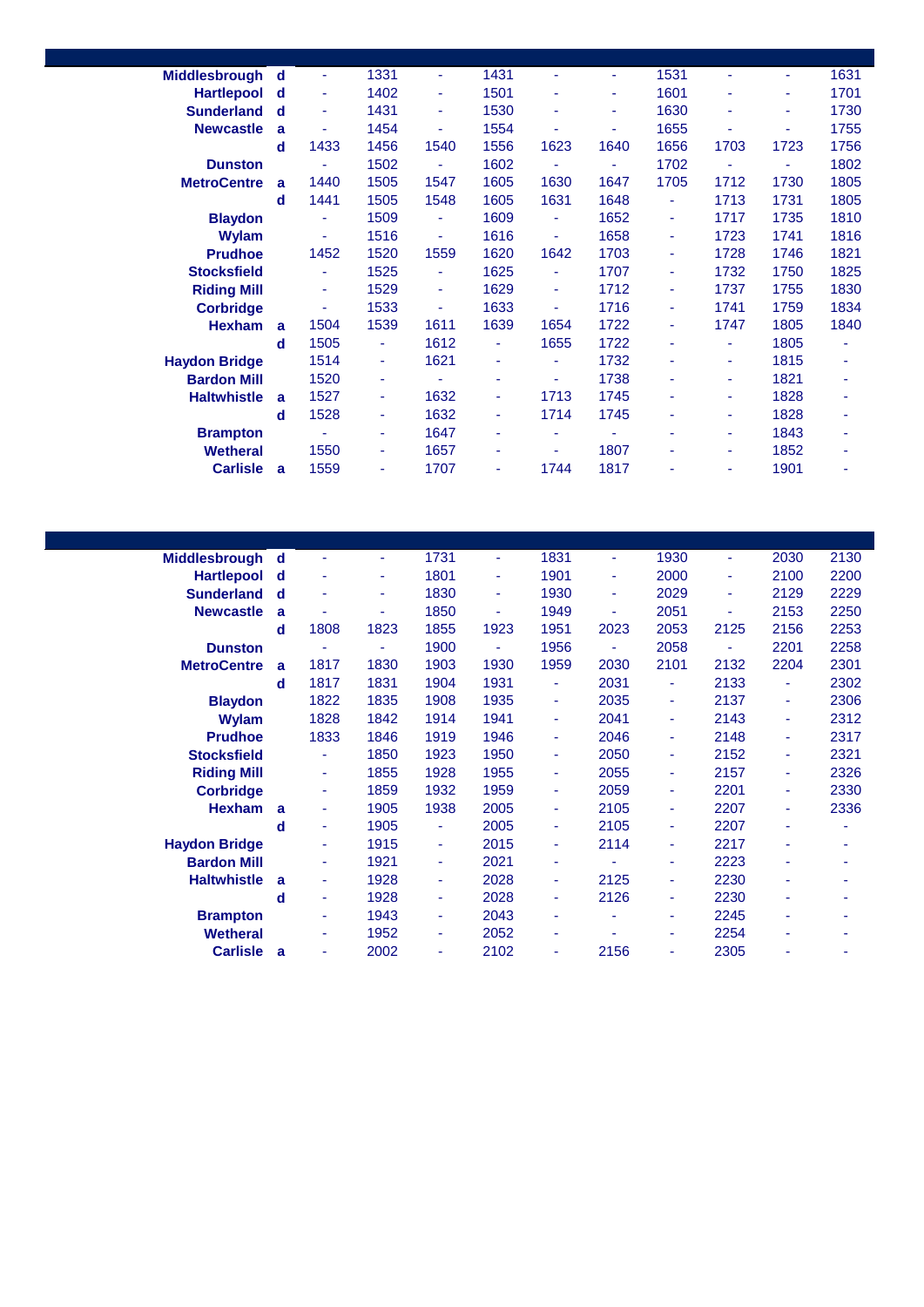## **Carlisle - Hexham - Newcastle - Sunderland**

Wednesday 22 & Friday 24 June

|                      |             | M    |      | M    | N    | M    |      | B    | M    |      | W    |
|----------------------|-------------|------|------|------|------|------|------|------|------|------|------|
| <b>Carlisle</b>      | $\mathbf d$ | ٠    | ٠    | 0803 | ٠    | 0922 | 0952 | ٠    | 1023 | 1054 | ٠    |
| <b>Wetheral</b>      |             | ٠    | ٠    | 0810 | ٠    | 0932 |      | ٠    | 1030 | ÷    | ۰    |
| <b>Brampton</b>      |             | ٠    | ۰    | ٠    | ٠    | 0942 | ٠    | ۰    | ٠    | ۰    | ۰    |
| <b>Haltwhistle</b>   | a           | ٠    | ٠    | 0833 | ٠    | 0956 | 1020 | ٠    | 1053 | 1122 | ٠    |
|                      | d           | ٠    | ٠    | 0833 | ÷    | 0957 | 1020 | ٠    | 1053 | 1122 |      |
| <b>Bardon Mill</b>   |             | ٠    | ٠    | 0840 | ۰    | ÷    |      | ۰    | 1100 | ä    | ٠    |
| <b>Haydon Bridge</b> |             |      | ٠    | 0846 | ٠    | 1007 |      | ۰    | 1106 | ÷    |      |
| <b>Hexham</b>        | a           | ٠    | ٠    | 0856 | ٠    | 1017 | 1039 | ۰    | 1116 | 1141 |      |
|                      | d           | 0814 | 0826 | 0857 | 0956 | 1018 | 1040 | 1055 | 1118 | 1142 | 1156 |
| <b>Corbridge</b>     |             | ٠    | 0831 | 0901 | 1000 | ۰    |      | 1059 |      | ۰    | 1200 |
| <b>Riding Mill</b>   |             | ۰    | 0835 | 0906 | 1005 | ۰    |      | 1104 |      | ۰    | 1205 |
| <b>Stocksfield</b>   |             | ٠    | 0839 | 0910 | 1009 |      |      | 1108 |      | ÷    | 1209 |
| <b>Prudhoe</b>       |             | 0826 | 0844 | 0914 | 1013 | 1030 | 1052 | 1112 | 1130 | 1154 | 1213 |
| Wylam                |             | 0831 | ٠    | 0919 | 1018 | ٠    | ٠    | 1117 | ٠    | ۰    | 1218 |
| <b>Blaydon</b>       |             | 0841 | ÷    | 0925 | 1024 | ٠    | ٠    | 1123 | ٠    | ٠    | 1223 |
| <b>MetroCentre</b>   | a           | 0845 | 0855 | 0929 | 1028 | 1041 | 1103 | 1127 | 1142 | 1205 | 1228 |
|                      | d           | 0846 | 0856 | 0930 | 1029 | 1044 | 1104 | 1128 | 1144 | 1208 | 1228 |
| <b>Dunston</b>       |             |      | ٠    | 0933 | 1032 | ۰    |      | 1131 | ٠    | ÷    | 1231 |
| <b>Newcastle</b>     | a           | 0854 | 0906 | 0944 | 1039 | 1054 | 1112 | 1138 | 1153 | 1222 | 1238 |
|                      | d           | ٠    | ۰    | ÷    | 1040 | ۰    |      | 1140 |      | ÷    | 1240 |
| <b>Sunderland</b>    | a           | ٠    | ٠    | ٠    | 1101 | ٠    | ٠    | 1201 | ٠    | ٠    | 1301 |
| <b>Hartlepool</b>    | a           | ۰    |      | ٠    | 1128 | ۰    |      | 1228 |      | ÷    | 1328 |
| <b>Middlesbrough</b> | a           |      |      | ٠    | 1159 |      |      | 1259 |      | ۰    | 1400 |

|                      |   | M    |      | $\mathsf{N}$ |      | N.                       | M    |      | <sub>B</sub> | M              |                          |
|----------------------|---|------|------|--------------|------|--------------------------|------|------|--------------|----------------|--------------------------|
| <b>Carlisle</b>      | d | 1125 | 1152 | ٠            | 1253 | ٠                        | 1332 | 1355 | ÷            | 1437           | 1454                     |
| <b>Wetheral</b>      |   | 1132 | ٠    | ٠            |      | ۰                        | 1339 |      | ٠            | 1444           |                          |
| <b>Brampton</b>      |   | 1142 | ÷    | ٠            |      | ۰                        | 1349 |      | ٠            |                | ÷                        |
| <b>Haltwhistle</b>   | a | 1156 | 1220 | ٠            | 1321 | ٠                        | 1403 | 1423 | ٠            | 1507           | 1522                     |
|                      | d | 1157 | 1220 | ٠            | 1321 | ٠                        | 1404 | 1423 | ٠            | 1507           | 1522                     |
| <b>Bardon Mill</b>   |   |      | ä,   | ٠            |      | ٠                        | ٠    |      | ٠            | 1514           | ۰                        |
| <b>Haydon Bridge</b> |   | 1207 | ٠    | ٠            |      | ٠                        | 1414 |      | ٠            | 1520           | $\overline{\phantom{a}}$ |
| <b>Hexham</b>        | a | 1217 | 1239 | ٠            | 1340 | $\overline{\phantom{a}}$ | 1424 | 1442 | ٠            | 1530           | 1541                     |
|                      | d | 1218 | 1240 | 1256         | 1341 | 1356                     | 1425 | 1443 | 1456         | 1530           | 1542                     |
| <b>Corbridge</b>     |   |      | ٠    | 1300         | ٠    | 1400                     | ٠    | ٠    | 1500         | $\blacksquare$ |                          |
| <b>Riding Mill</b>   |   |      | ٠    | 1305         | ٠    | 1405                     | ٠    | ٠    | 1505         | ÷              |                          |
| <b>Stocksfield</b>   |   |      | ٠    | 1309         | ٠    | 1409                     | ٠    |      | 1509         | ٠              |                          |
| <b>Prudhoe</b>       |   | 1230 | 1252 | 1313         | 1353 | 1413                     | 1437 | 1455 | 1513         | 1542           | 1554                     |
| <b>Wylam</b>         |   |      | ٠    | 1318         | ٠    | 1418                     | ÷    |      | 1518         |                |                          |
| <b>Blaydon</b>       |   |      | ٠    | 1324         | ٠    | 1424                     | ٠    |      | 1524         | ٠              |                          |
| <b>MetroCentre</b>   | a | 1241 | 1303 | 1328         | 1404 | 1428                     | 1448 | 1506 | 1528         | 1554           | 1605                     |
|                      | d | 1244 | 1304 | 1329         | 1405 | 1429                     | 1449 | 1507 | 1529         | 1555           | 1606                     |
| <b>Dunston</b>       |   |      | ä,   | 1332         |      | 1432                     | ÷    |      | 1532         |                |                          |
| <b>Newcastle</b>     | a | 1255 | 1313 | 1339         | 1413 | 1439                     | 1457 | 1516 | 1539         | 1603           | 1615                     |
|                      | d |      | ٠    | 1340         | ٠    | 1440                     | Ξ    | ٠    | 1540         | ٠              |                          |
| <b>Sunderland</b>    | a | ٠    | ٠    | 1401         | ٠    | 1501                     | ٠    | ٠    | 1601         | ٠              | ۰                        |
| <b>Hartlepool</b>    | a | ٠    | ٠    | 1428         | ٠    | 1528                     | ٠    | ٠    | 1628         | ٠              |                          |
| <b>Middlesbrough</b> | a |      | ٠    | 1459         | ٠    | 1559                     | ٠    | ٠    | 1659         | ٠              |                          |